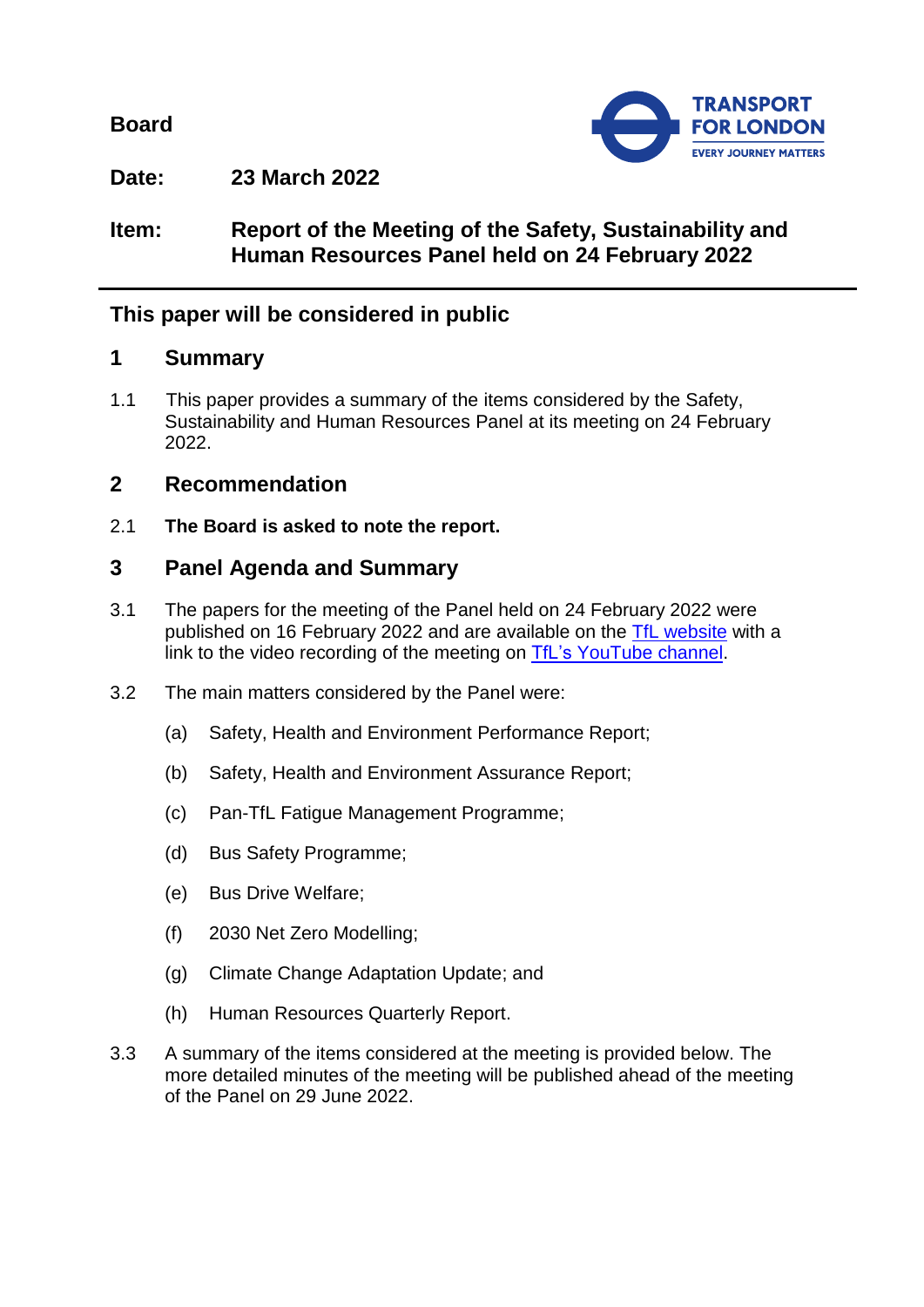## **4 Issues Discussed**

#### **Safety, Health and Environment Performance Report**

- 4.1 The Panel noted the safety, health and environmental performance for London Underground, TfL Rail, Surface Transport (including London Overground) for Quarter 3, 2021/21 (19 September 2021 to 11 December 2021) and notable incidents outside the reporting period.
- 4.2 The period had seen a continuation of the trend towards pre-pandemic levels of travel. The customer injury rate was slightly above target, with slips, trips and falls being the most significant factor. The period had also seen a decrease in the number of motorcycle riders involved in fatal incidents.
- 4.3 At the time of the meeting, 105 transport staff had lost their lives to Covid-19. The thoughts of the Panel and TfL staff were with the families of those affected. Following the recent announcements regarding the lifting of coronavirus related restrictions, TfL was removing the requirement to wear a face covering from its conditions of carriage. Health advice to staff would remain unchanged, with the message being to test regularly and self-isolate if tested positive.

### **Safety, Health and Environment Assurance Report**

4.4 The Panel noted an overview of the effectiveness of the risk controls for Enterprise Risk 1 – Major safety, health or environmental incident or crisis (ER1). Ten topic audits and nine Integrated Systems audits were completed in Quarter 3, 2021/22. Agreed actions were in progress and were being tracked.

### **Pan-TfL Fatigue Management Programme**

- 4.5 The Panel noted an update on the progress and next steps for the pan-TfL Fatigue Management Programme.
- 4.6 Fatigue management activity was already taking place in the various business areas in TfL and is co-ordinated through the Management Programme. A model had been developed that would address the challenge of creating a pan-TfL approach with flexibility where needed.

### **Bus Safety Programme**

4.7 The Panel noted an update on the progress of the delivery of the Bus Safety Programme. Progress to date had been good and funding for the Fatigue, Health and Wellbeing Innovation Challenge had been released for eight of the 10 projects put forward.

### **Bus Driver Welfare**

4.8 The Panel noted an update on workstreams in progress to improve bus driver welfare, including the provision of toilets and bus driver welfare facilities. Work done this year included both delivery and planning. It was noted that potential changes to the bus network could impact requirements and a better